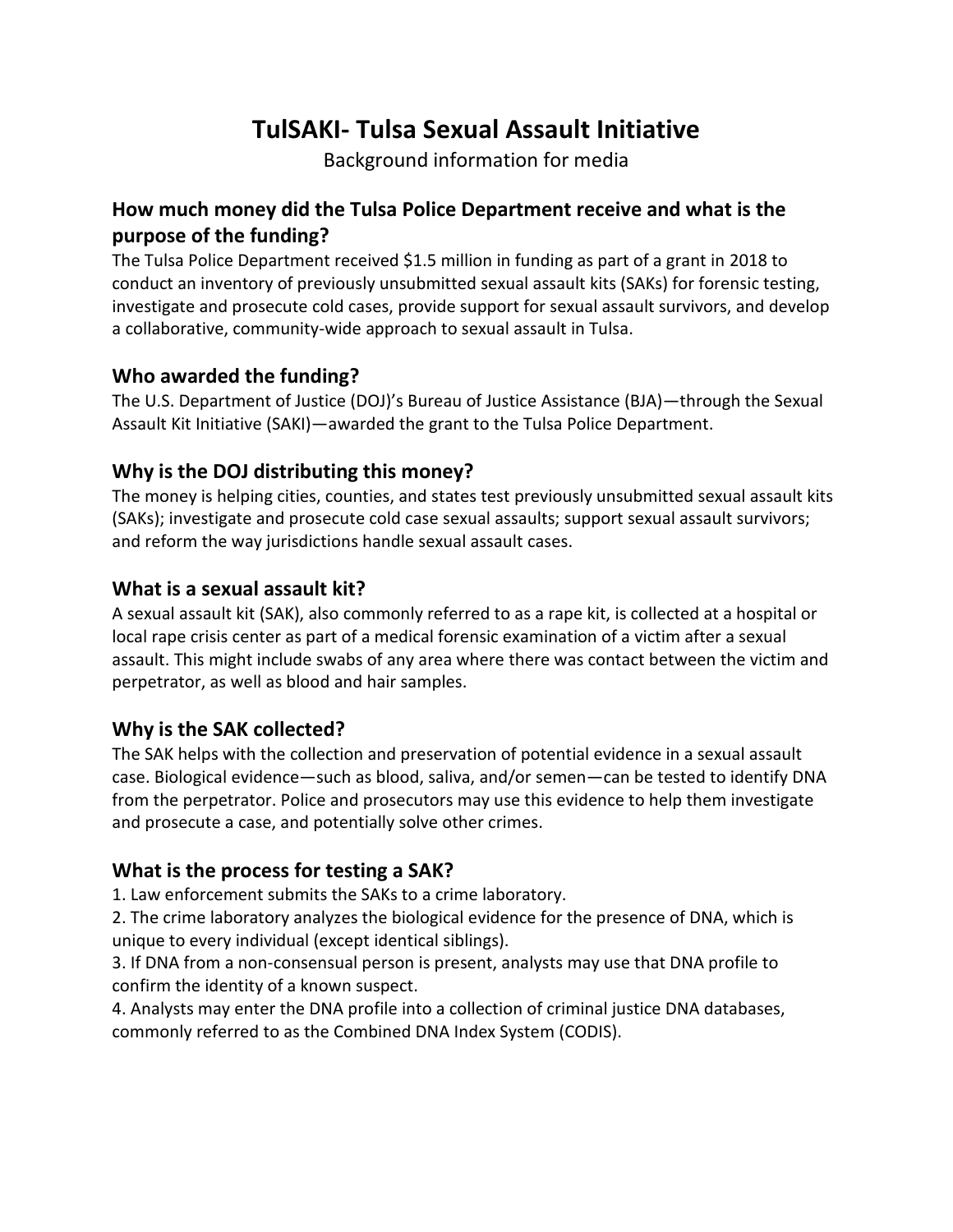## **How does CODIS work?**

CODIS enables federal, state, and local crime laboratories to exchange and compare DNA profiles from convicted felons and unknown perpetrators, thus allowing for serial violent crimes to be linked to each other and to known offenders. In some states, CODIS houses DNA profiles taken from individuals at the time of arrest. CODIS has a tiered structure such that eligible DNA data from local/state databases are uploaded and searched in the National DNA Index System (NDIS).

When a new DNA profile is generated from a SAK, it is entered into CODIS. If there is a match between the new DNA profile and an existing DNA profile in CODIS, it comes back as a "hit" to provide law enforcement with an investigative lead. Two types of hits can be returned:

- Offender. DNA profiles from individuals convicted of crimes match against a DNA profile entered from an unknown evidence profile, thus identifying a possible perpetrator.
- Forensic. Foreign DNA profiles from two or more crime scenes are matched together, but the source of the DNA profile remains unknown.

The new DNA profile also will remain in CODIS for future searches. Even if the new profile does not hit to a DNA profile currently housed in CODIS, the new DNA profile may hit to a DNA profile submitted to CODIS in the future.

#### **Why were some SAKs not tested?**

Across the country, SAKs were not tested for a variety of reasons, including:

- Poor evidence tracking
- Outdated or non-existent policies
- Bias resulting from gaps in knowledge about trauma and its effects on victim reactions and behavior after assaults
- Lack of resources and personnel
- Misunderstanding of crime laboratory processes
- Lack of understanding of the power of DNA databases
- Lack of understanding of the value of forensic evidence from SAKs

Law enforcement agencies and prosecutors across the country are working hard to learn new strategies and techniques for understanding victim responses to trauma and how to reinvestigate cold case sexual assaults. The Tulsa Police Department utilized SAKI funding to hire a victim advocate for the Special Victims Unit, as well as provide training for law enforcement personnel. Dozens of agencies are committed to testing previously unsubmitted SAKs and taking a second look at unsolved sexual assault cases.

# **What are the benefits of testing all these SAKs?**

Across the country, the effort to test previously unsubmitted SAKs is resulting in the identification of perpetrators, including many serial rapists and violent offenders. This is making our communities safer and bringing justice to victims. This effort also is restoring trust between the community and the criminal justice system.